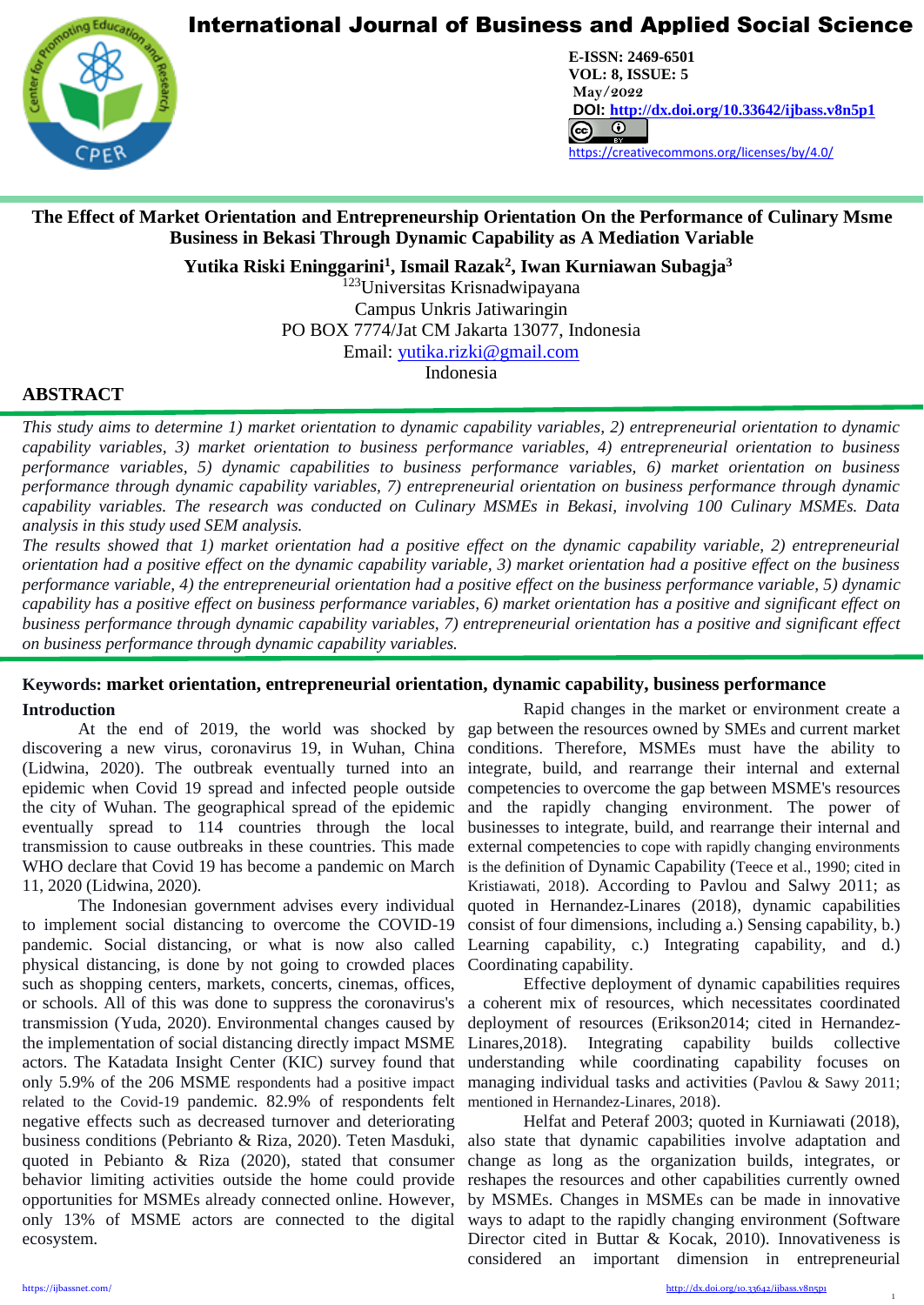

L

**CENTER FOR PROMOTION EDUCATION AND RESEARCH (CPER)** USA [www.cpernet.org](http://www.cpernet.org/)/www.cpernet.org/www.cpernet.org/www.cpernet.org/www.cpernet.org/www.cpernet.org/www.cpernet.org/www.cpernet.org/www.cpernet.org/www.cpernet.org/www.c **E-ISSN: 2469-6501 VOL: 8, ISSUE: 5 May/2022 DOI: <http://dx.doi.org/10.33642/ijbass.v8n5p1>**  <https://creativecommons.org/licenses/by/4.0/>

ideas, and experiences, which can then be realized in the form of innovation in products, services, and processes (Cantaleano et al., 2018). Entrepreneurial orientation has three dimensions, namely a.) innovativeness, b.) proactiveness, and c.) risktaking (Miller cited in Hoque, 2018).

Buttar & Kocak's (2010) research on "Relationship between entrepreneurial orientation, dynamic capabilities, and firm performance: An exploratory study of small Turkish firms" shows that entrepreneurial orientation is the basis for dynamic capability development and entrepreneurial orientation has a positive impact on dynamic capability development. The entrepreneurial orientation dimension becomes a strong driver in the development and development of organizational learning capabilities which will then have an impact on the company's ability to integrate, build, and reconfigure internal and external resources. The dimension of innovativeness in entrepreneurial orientation becomes very important because innovation makes them learn more efficiently and effectively. Meanwhile, the influence of the risk-taking dimension in the learning process shows varied results for each company, ranging from moderate to high. This is also influenced by the consideration and ability of the business owner regarding the resources and funds they have.

Buttar & Kocak's research (2010) also found that entrepreneurial orientation directly affects company performance and has a positive influence on the performance of small companies. The innovativeness dimension in entrepreneurial orientation makes smart business adjustments to develop businesses. Innovativeness becomes an important tool to respond to market needs and also as a means to make the production process more effective. Innovativeness positively affects firm performance and contributes to competitive advantage by facilitating creative thinking within a firm. Meanwhile, the risk-taking dimension shows varying results in the company's performance. This is because the differences in each company's resources make the risk-taking of each company different, resulting in different company performances. In addition, the proactiveness dimension plays a a partial mediation. role in the company but not in the first mover. Proactiveness gives the company a forward-looking perspective with careful monitoring and scanning of the external environment. Evolutionary proactive strategy affects performance positively.

Teten Masduki, quoted in CNN Indonesia (2020), also stated that MSME actors have not carefully thought about the business model, making it challenging to get financing. SMEs are more focused on product innovation. He stated that the business model is the key for MSMEs to get the funding flows easily. Besides making businesses access large amounts of financing, the business model can also help MSMEs enter a much wider and more profitable market ecosystem. This is like developing a digital network through online ordering and can also be a business model (CNN Indonesia, 2020). by financials, where the success of the performance is seen

orientation because it reflects the search for new opportunities, Excellent and correct business processes will make activities that run within an organization more effective and efficient (Larasati, 2017). Teten, quoted in CNN Indonesia (2020), stated that product innovation and mature business models could bring Indonesian MSMEs to exist in the domestic and global markets.

> Dynamic capabilities are also part of the competencies that enable companies to create new products or processes to respond to market conditions (Teece et al., 1994; cited in Kristinawati, 2018). This means that the company focuses on the customer and the environment or market to create a new product or process that fits the customer and market conditions. This is in line with the behavioral approach. Market orientation is seen as a series of activities to increase customer satisfaction. Kohli and Jaworski use a behavioral technique in their research (Cahyandito et al., 2018). Kohli & Jaworski, quoted in Budinska & Petrovicova (2018) stated that market orientation consists of three dimensions, including a.) intelligence generation, b.) intelligence dissemination, and c.) responsiveness. These three dimensions are described in the operations a business performs.

> Research Hernandez-Linares et al. (2020) regarding "Dynamic capabilities and SME performance the moderating effect of market orientation" also states that market orientation significantly moderates the relationship between the ability to identify and learn from dynamic capabilities and company performance. Market orientation significantly moderates the relationship between sensing capability and learning capability with business performance. Market orientation can lead to superior business, greater employee commitment, more effective product innovation, and higher levels of customer satisfaction (Mustafa et al., 2015).

> Research by Putri et al. (2019), which aims to examine the general pattern of the relationship between the concepts of entrepreneurial orientation, market orientation, innovation, and performance, shows that entrepreneurial and market orientation has a direct impact on performance and improve company performance through the mediation of innovation as

### **Literature Review**

### *1. Business Performance*

cashless payments. In addition, making MSMEs applications management science, the company's performance is measured Business performance results from a series of business processes generated from various resources. Business performance can be seen from how aggressively the company's activities are to produce the maximum possible profit. The profit or profit generated will be different for each company. This depends on the size of the moving company (Moerdiyanto quoted in Seputar Knowledge, 2017). Pardede (2016) also states that company performance results from management activities whose measurement parameters are often used to assess company performance using an approach where financial information is taken from financial statements. In the old tradition of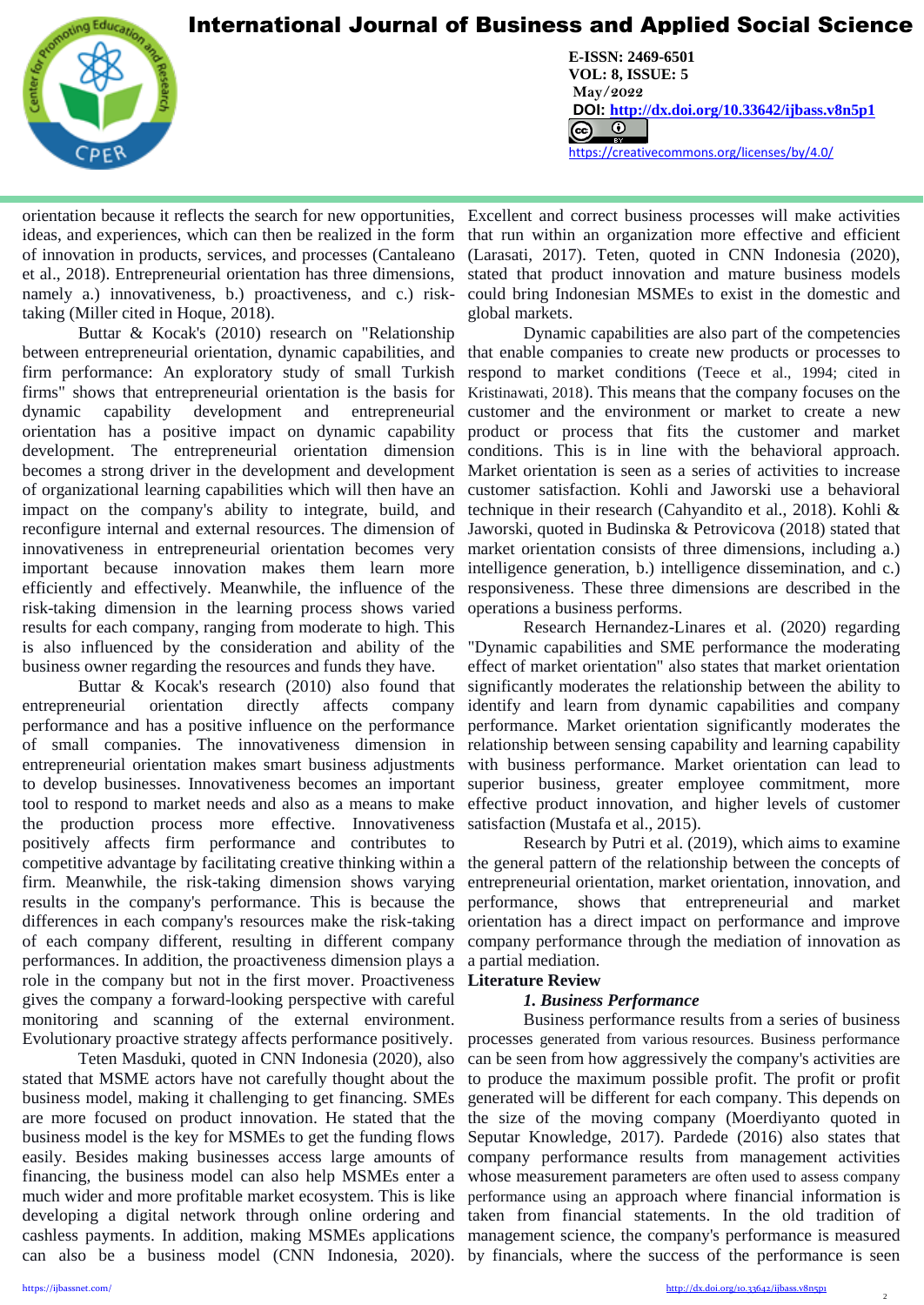

L

**CENTER FOR PROMOTION EDUCATION AND RESEARCH (CPER)** USA [www.cpernet.org](http://www.cpernet.org/)/www.cpernet.org/www.cpernet.org/www.cpernet.org/www.cpernet.org/www.cpernet.org/www.cpernet.org/www.cpernet.org/www.cpernet.org/www.cpernet.org/www.c **E-ISSN: 2469-6501 VOL: 8, ISSUE: 5 May/2022 DOI: <http://dx.doi.org/10.33642/ijbass.v8n5p1>**  <https://creativecommons.org/licenses/by/4.0/>

based on the profit earned. However, along with the need to manage change and make management decisions, company performance is seen from several things other than financial (Venkatraman & Ramanujam cited in Kristinawati, 2018). According to Venkatraman & Ramanujam, quoted in Kristinawati (2018), the dimensions of company performance include a.) Financial perspective, b.) Customer perspective, c.) Operational excellence, and d.) Learning and growth.

The financial perspective is the company's ability to generate profits according to the target (Kristinawati, 2018). The customer perspective is the company's ability to get customer satisfaction. From a customer perspective, indicators include: Customers or product users are satisfied with the quality of the products produced, and consumers are satisfied with the services provided (Kristinawati, 2018). An excellent operational perspective is an effort to create superior value in every operational process by applying various principles, systems, and tools that lead to continuous improvement. The principle of operational excellence is an instinct to continuously seek improvement improvement, the pursuit of perfection, relentless pursuit of new things, and always thinking for excellence. This principle will be embedded in behavior, deeply rooted in character, and then developed within the scope of organizational culture (Engineernote, 2015). The growth and learning perspective can be interpreted as learning outcomes in companies that can increase worker productivity (Kristinawati, 2018).

### *2. Market Orientation*

Gaur et al., cited in Cahyandito et al. (2018) explain that market orientation is grouped into two approaches, namely behavioral approaches and cultural approaches. In the behavioral approach, market orientation is seen as a series of activities to increase customer satisfaction. Meanwhile, in the cultural approach, market orientation emphasizes the spread of values and beliefs in placing customer interests above all else (Cahyandito et al., 2018). Market orientation research that uses a behavioral approach is the research of Kohli and Jaworski. According to Kohli & Jaworski (1990), market orientation is a broad organizational generation of market intelligence related to current and future customer needs. The intelligence is disseminated across departments, and the entire organization responds or responds to such intelligence. Meanwhile, a market orientation that uses a cultural approach is the theory of Narver and Slater (Cahyandito et al., 2018). According Becherer et al. What is quoted in Putri (2019) states that market orientation is a company focusing on customer needs and long-term profitability to create more value for customers (Becherer et al. Quoted in Putri et al., 2019). An approach that focuses on improving customer-giver relationships and that is reflected in the organizational culture, shared values, and beliefs about focusing primarily on the interests of the conventional innovation model is an innovation that only customer (Deshpande & Farley cited in Johata et al., 2018). occurs when there is strong market pressure (Miller and Market orientation is an organizational culture that can Friesen cited in Cantaleano et al., 2018). effectively produce a business attitude that respects consumer

values and results in a sustainable business (Kohli cited in Idrus, 2020). According to Kohli and Jaworski, quoted in Budinska and Petroviva (2018), they state that market orientation consists of three dimensions, including a.) intelligence generation, intelligence dissemination, and responsiveness. Kohli & Jaworski, cited in Budinska & Petrovicova (2018) understand that these three dimensions require a more detailed description of the operations the business performs.

Market intelligence generation is a stage or element of a company that collects data about customer needs and preferences as well as information about what factors and from where customer needs or preferences can change. Market intelligence dissemination is the company's stage of disseminating information that has been sorted in the previous stages throughout the organization vertically and horizontally so that all parties have a focus on the same market and as the main thing. Responsiveness, namely carrying out marketing activities that are consistent with accumulated market information about customers, competitive and environmental factors, and planning supply according to customer preferences and desires (Budinska & Petrovicova, 2018).

### *3. Entrepreneurship Orientation*

Miller cited in Hoque (2018) defines entrepreneurial orientation as a function of entrepreneurial firms that engage in product marketing innovation, initiate risky ventures, and are the first to initiate proactive innovation. Entrepreneurial orientation can accelerate the actions of companies, thereby helping them to stay ahead of the competition (Wiklund and Stephen cited in Hoque, 2018). Entrepreneurial orientation is a business unit practice to apply the entrepreneurial domain to business success (Duru et al., cited in Idrus et al., 2020). Entrepreneurial orientation is a stepping stone for SMEs before they develop market orientation. Entrepreneurial orientation is built through product development, product innovation, and overcoming market competitors (Kozubikova et al. Quoted in Idrus, 2020). The consequence of having an entrepreneurial orientation is that SMEs can build a market orientation easily (Hussain cited in Idrus, 2020).

Innovativeness can be described as an attempt to find new opportunities which consist of experimentation and creativity resulting in new products and services or an improvement of the technical nature of existing services and products (Mahmood & Hanafi cited in Hoque, 2018). Miller and Friesen, cited in Cantaleano et al. (2018), state that there are two strategic models with innovation in the entrepreneurial process: the entrepreneurial innovation model and the conservative innovation model. The entrepreneurial innovation model is an organization that innovates regularly and vigorously and still takes considerable risks. Meanwhile, the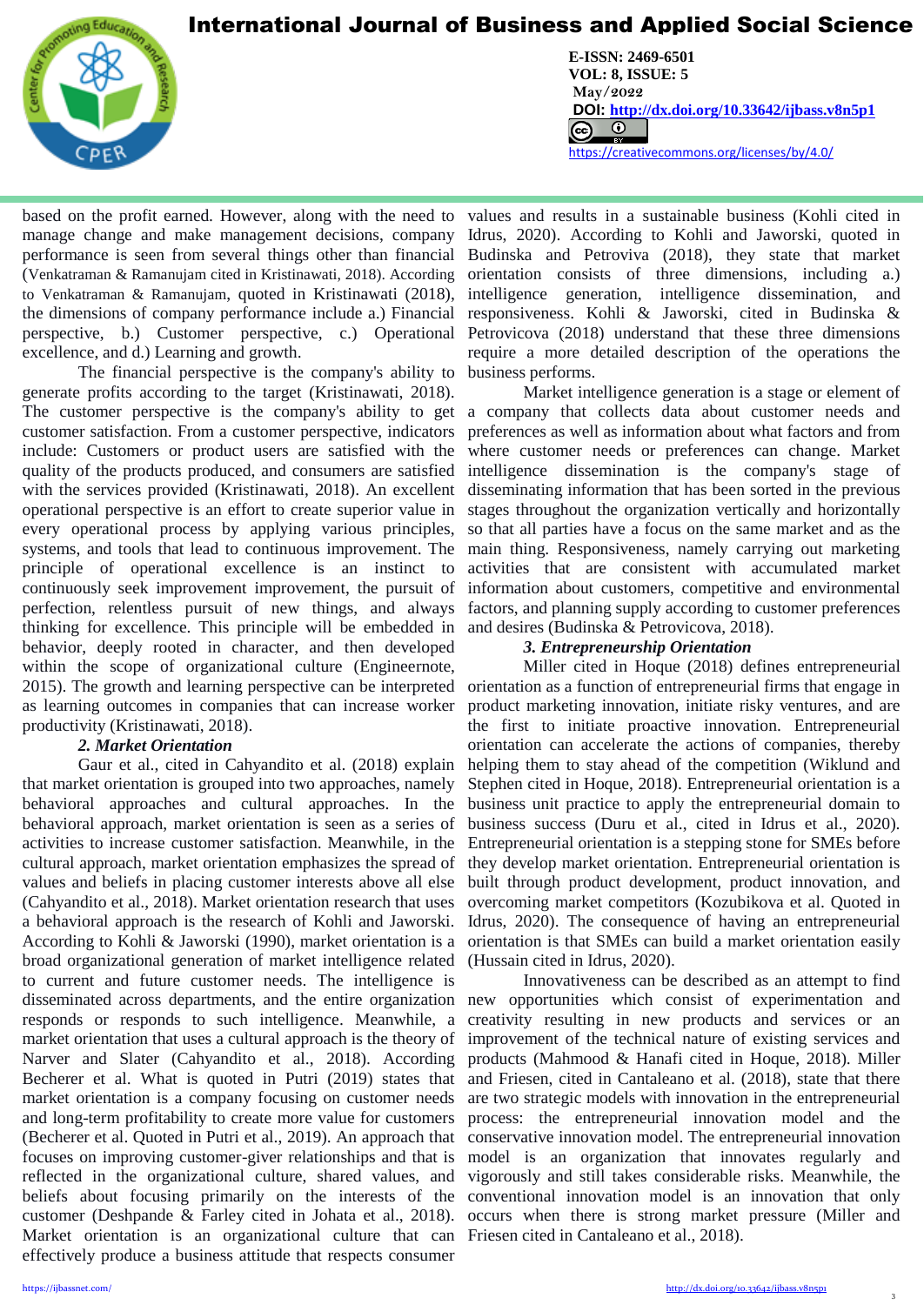

L

**CENTER FOR PROMOTION EDUCATION AND RESEARCH (CPER)** USA [www.cpernet.org](http://www.cpernet.org/)/www.cpernet.org/www.cpernet.org/www.cpernet.org/www.cpernet.org/www.cpernet.org/www.cpernet.org/www.cpernet.org/www.cpernet.org/www.cpernet.org/www.c **E-ISSN: 2469-6501 VOL: 8, ISSUE: 5 May/2022 DOI: <http://dx.doi.org/10.33642/ijbass.v8n5p1>**  <https://creativecommons.org/licenses/by/4.0/>

Proactiveness or proactive organization is an organization that excels in developing new products and technologies and in introducing new products or services rather than following the market (Cantaleano et al., 2018). Proactive companies are leaders rather than followers because they have the will and vision to take advantage of new opportunities, even if they are not the first to do so (Lumpkin and Dess cited in Contaleano, 2018).

Risk-taking represents the willingness and ability to devote more resources to projects with unpredictable results (Wiklund and Shepherd cited in Contaleano, 2018). Risktaking is considered an essential dimension because risk-taking is inherent in various strategic decisions, such as resource allocation, product choice, and markets so that it reflects the criteria for decisions and patterns for making organizational decisions (Venkatraman cited in Contaleano, 2018).

### *4. Dynamic Capabilities*

According to Eisenhardt and Martin cited in Kristinawati & Tjakraatmadja (2018), superior resources are not enough to explain; considering increasing company performance, companies also need dynamic capabilities to make better use of their resources. This is because DC's interest stems from its potential to improve organizational performance outcomes (Schilke 2014; cited in Kristinawati & Tjakraatmadja, 2018).

Dynamic capability combines the company's capacity, **Research Methods** competence, and ability to identify external opportunities, obtain external resources, reconfigure changes to internal resources, and renew internal resources (Barreto cited in Kristinawati & Tjakraatmadja, 2018). According to Pavlou and Sawy 2011; as mentioned in Hernandez-Linares et al. (2018), dynamic capability has four dimensions: a.) Sensing capability, b.) Learning capability, c.) Integrating capability, and d.) Coordinating capability.

Sensing Capability. Pavlou and Sawy 2011; quoted in Hernandez-Linares (2018) states that sensing capability is the ability to see, interpret, and pursue environmental opportunities. This capability requires the search and exploration of markets and technology both locally and organizationally and positively influences obtaining more innovative products to enhance new performance in businesses (Hernandez-Linares, 2018).

Learning Capability. Learning capability is needed to acquire and assimilate knowledge and then use adequate knowledge to facilitate the creation and modification of capabilities and the company's resource base (Zahra et al. Quoted in Hernandez-Linares et al., 2018). This learning ability will allow companies to find new opportunities that are identified as being able to cut or reduce process performance so that work processes or tasks can be carried out better, faster, and more efficiently (Ambrosini et al. Quoted in Hernandez-Linares et al., 2018).

Integrating Capability. Integrating capability is the ability to infuse new knowledge into new operational capabilities by creating shared understanding and collective mind-making (Pavlou and Sawy 2011; cited in Hernandez-Linares et al., 2018). According to Teece 2007; cited in Hernandez et al. (2018) also state that integration and coordination are knowledge-related assets that create value that the market cannot replicate.

Coordinating Capability. Coordinating capability is the ability to organize and deploy tasks, resources, and activities in new business processes (Pavlou and Sawy, 2011; cited in Hernandez-Linares et al., 2018). Effective deployment of dynamic capabilities requires a coherent mix of resources, which necessitates coordinated deployment of resources (Erikson 2014; cited in Hernandez-Linares, 2018).

This study uses the structural equation modeling (SEM) data analysis method. This study uses a model that explains causality between variables with multiple roles. Variables that have multiple roles are variables that become the dependent variable and in the other case become the independent variable. The model that can explain the causal relationship like this is Structural Equation Modeling (SEM).

### **Population and Sample**

The population in this study were owners or employees of Culinary MSMEs in the city of Bekasi. The sample used in this study included 100 owners or employees of Culinary MSMEs in the city of Bekasi. The sampling technique used in this research is purposive sampling.

### **RESEARCH RESULTS** *Model Analysis*

The overall analysis model using SEM AMOS 26 can be seen in the following figure.

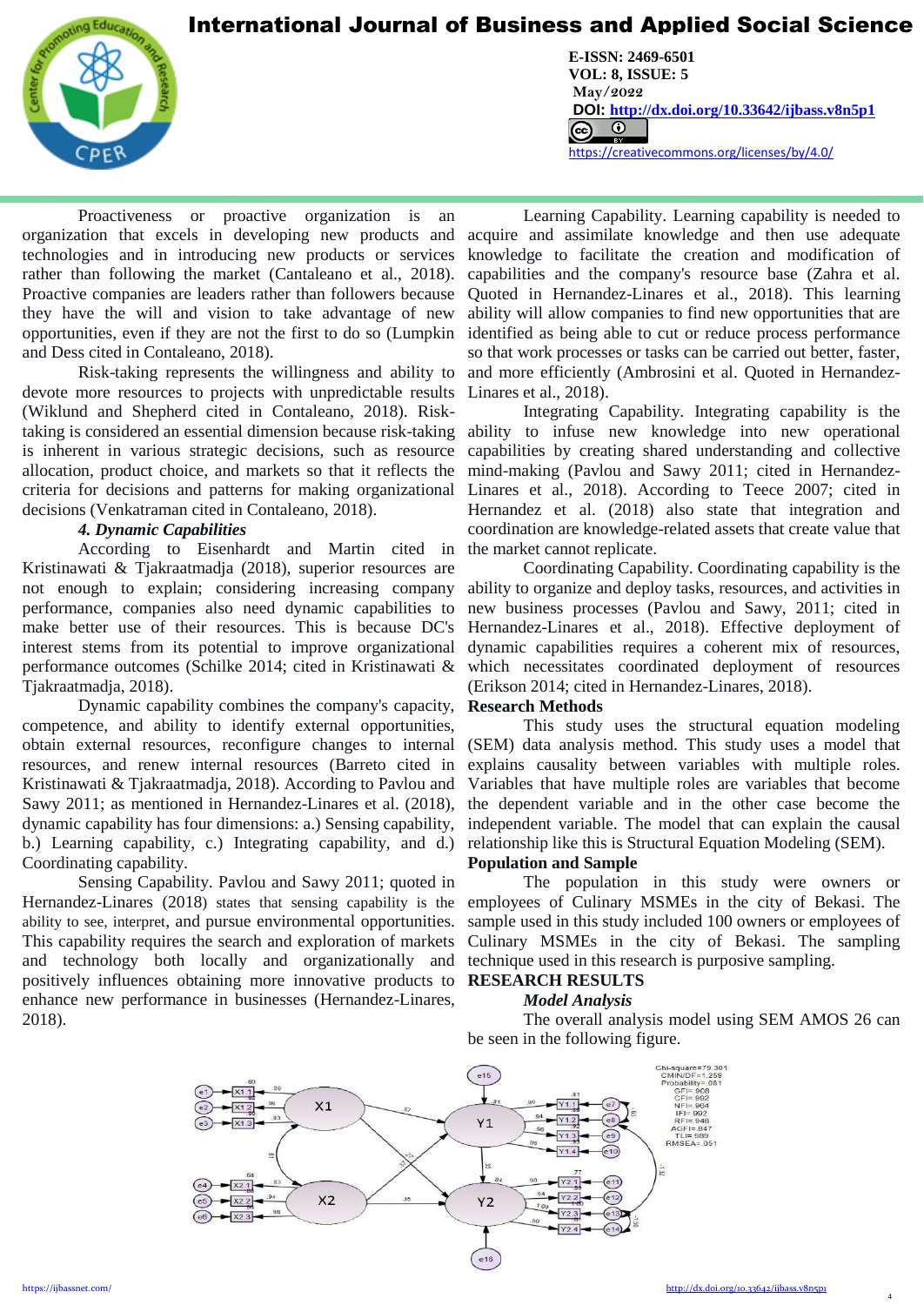

L

**CENTER FOR PROMOTION EDUCATION AND RESEARCH (CPER)** USA [www.cpernet.org](http://www.cpernet.org/)/www.cpernet.org/www.cpernet.org/www.cpernet.org/www.cpernet.org/www.cpernet.org/www.cpernet.org/www.cpernet.org/www.cpernet.org/www.cpernet.org/www.c **E-ISSN: 2469-6501 VOL: 8, ISSUE: 5 May/2022 DOI: <http://dx.doi.org/10.33642/ijbass.v8n5p1>**  <https://creativecommons.org/licenses/by/4.0/>

Based on the picture above, the regression weights values can be made in the following table:

| Variable |      | Estimate | S.E. | C.R. |       |      |
|----------|------|----------|------|------|-------|------|
| Y1       | ←    | X1       | .525 | .088 | 5.958 | 琼东东  |
| Y1       | <--- | Х2       | -335 | .082 | 4.103 | 东京京  |
| Y2       | <--- | X1       | .253 | .096 | 2.647 | .008 |
| Y2       |      | X2       | .322 | .080 | 4.040 | ***  |
|          |      |          | -359 | .108 | 3.324 | 在家家  |

resulted in direct and indirect effects, as follows: **Direct Effect:**

### *1. There is a Positive and Significant Effect of Market Orientation (X1) on Capabilities Dynamic (Y1)*

Based on table 4.20, it is known that the P-Values  $=$  $0.001 \leq$  = 0.05. The estimated value is positive which is equal to 0.525, meaning that the Market Orientation variable (X1) has a positive effect on the Dynamic Capability variable (Y1) by 52.5%. Thus hypothesis H1 in this study which states that on Dynamic Capability (Y1)" is accepted.

# *Entrepreneurship Orientation (X2) on Dynamic Capability (Y1)*

Based on table 4.20, it is known that the P-Values = *Dynamic Capability (Y1) on Performance Effort (Y2)*  $0.001 \leq 0.05$ . The estimated value is positive, which is equal to 0.335, meaning that the Entrepreneurial Orientation variable (X2) has a positive effect on the Dynamic Capability variable (Y1) by 33.5%. Thus the hypothesis H2 in this study which states that "Entrepreneurship Orientation (X2) has a positive and significant effect on Dynamic Capability (Y1)" is accepted.

### *3. There is a Positive and Significant Effect of*  **Indirect Effect:** *Market Orientation (X1) on Business Performance (Y2)*

effect or increases the Business Performance variable (Y2) by research model:

Hypothesis testing and structural equations in this study 25.3%. Thus hypothesis H3 in this study which states that "Market Orientation (X1) has a positive and significant effect on Business Performance (Y2)" is accepted.

### *4. There is a Positive and Significant Influence of Entrepreneurship Orientation (X2) on Business Performance (Y2)*

"Market Orientation (X1) has a positive and significant effect Performance variable (Y2) by 32.2%. Thus hypothesis H4 in 2. There is a Positive and Significant Influence of has a positive and significant effect on Business Performance Based on table 4.20, it is known that the P-Values  $=$  $0.001 \leq 0.05$ . The estimated value is positive, which is equal to 0.322 means that the Entrepreneurial Orientation variable (X2) has a positive effect or increases on the Business this study which states that "Entrepreneurship Orientation (X2) (Y2)," is accepted.

# *5. There is a Positive and Significant Effect of*

Based on table 4.20, it is known that the P-Values  $=$  $0.001 \leq 0.05$ . The estimated value is positive, equal to 0.359 means that the Dynamic Capability variable (Y1) has a positive effect or increases the Business Performance variable (Y2) by 35.9%. Thus, hypothesis H5 in this study which states that "Dynamic Capability (Y1) has a positive and significant effect on Business Performance (Y2)," is accepted.

Based on table 4.20, it is known that the P-Values = indirect effect of exogenous constructs on endogenous  $0.008 \leq 0.05$ . The estimated value is positive equal to 0.253 constructs that are not addressed by direct arrows. The means that the Market Orientation variable (X1) has a positive following is the magnitude of the indirect effect on the The advantage of SEM is that it can identify the

|               | X1    | X2    | Y1    | Y2    |
|---------------|-------|-------|-------|-------|
| Y1            | 0.000 | 0.000 | 0.000 | 0.000 |
| $\mathbf{Y2}$ | 0.120 | 0.189 | 0.000 | 0.000 |

The interpretation is as follows:

*1. There is a Positive and Significant Effect of Market Orientation (X1) on Performance Effort (Y2) through the Dynamic Capability variable (Y1)*

Based on table 4.21, it is known that the value of the estimate is positive, namely 0.120 it means that the Dynamic Capability variable (Y1) has a positive effect or increases the relationship between the Business Performance variable (Y2) from the Market Orientation variable (X1) by 12.0%. Thus hypothesis H6 in this study which states that "Market

Business Performance (Y2) through the Dynamic Capability variable (Y1)" is accepted.

### *2. There is a Positive and Significant Influence of Entrepreneurship Orientation (X2) on Business Performance (Y2) through the Dynamic Capability variable (Y1)*

Orientation (X1) has a positive and significant effect on Performance variable (Y) from the Entrepreneurial Orientation Based on table 4.21, it is known that the value of the estimate is positive, which is 0.189. It means that the Dynamic Capability variable (Y1) has a positive effect on the Business Performance variable (Y2) or increases the Business variable (X2) by 18.9%. Thus hypothesis H7 in this study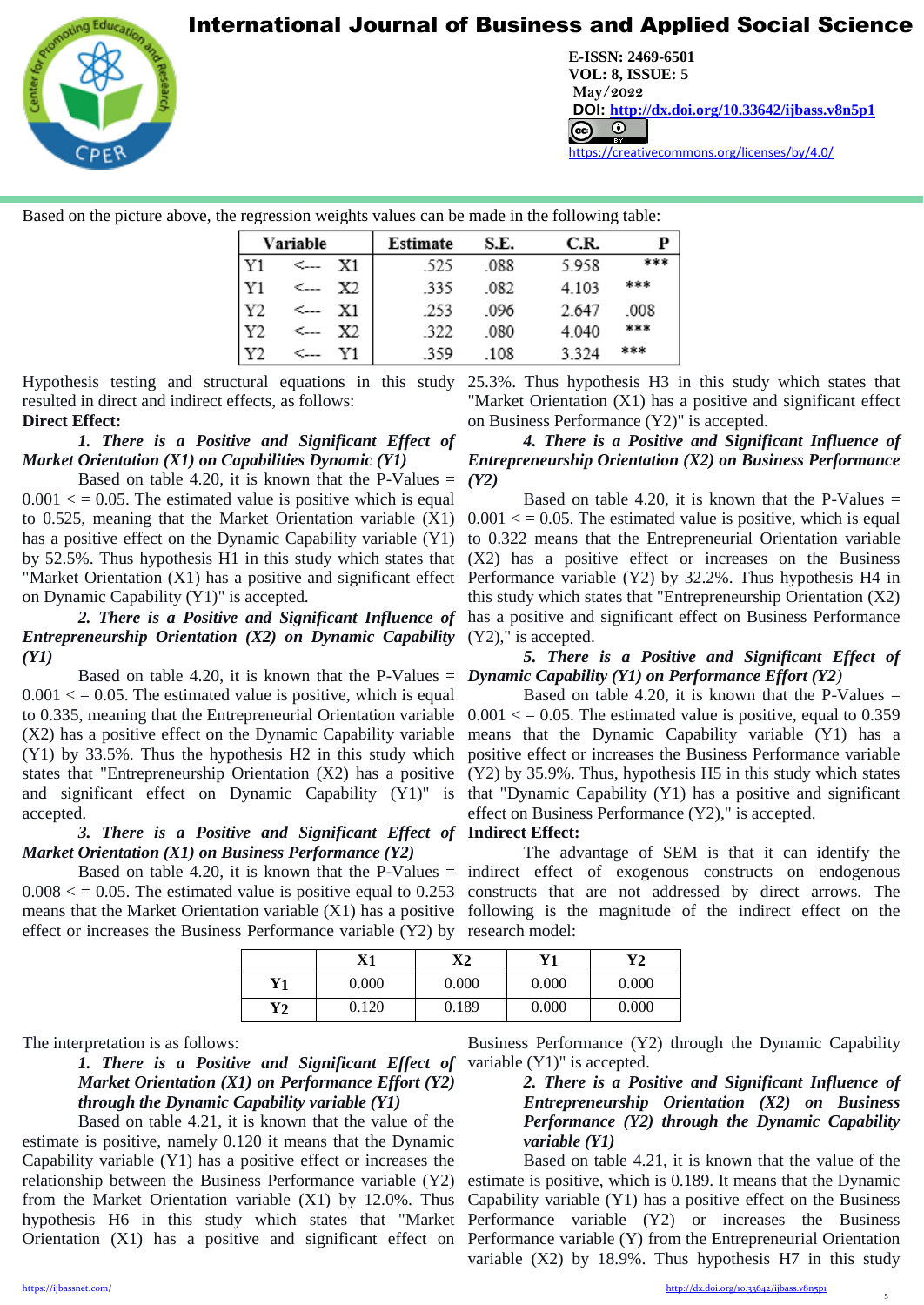

L

which states that "Entrepreneurial Orientation (X2) has a positive and significant effect on Business Performance (Y2) through the Dynamic Capability variable (Y1)" is accepted.

### **Conclusions and Suggestions**

Based research on the effect of market orientation and entrepreneurial orientation on business performance mediated by dynamic capabilities of Culinary MSMEs in Bekasi can be concluded as follows:

### *1. There is a Positive and Significant Effect of Market Orientation (X1) on Dynamic Capability (Y1)*

It is known that the P-Values  $= 0.001 \leq 0.05$ . The estimated value is positive, namely 0.525, meaning that the Market Orientation variable (X1) positively affects the Dynamic Capability variable (Y1) by 52.5%. Thus hypothesis H1 in this study which states that "Market Orientation (X1) has a positive and significant effect on Dynamic Capability (Y1)" is accepted.

> *Entrepreneurship Orientation (X2) to Dynamic*  Dynamic (Y1)" is accepted. *Capability (Y1)*

Based on table 4.20, it is known that the P-Values  $=$  $0.001 < 0.05$ . The estimated value is positive, 0.335, meaning that the Entrepreneurial Orientation variable (X2) has a positive effect on the Dynamic Capability variable (Y1) by 33.5%. Thus, hypothesis H2 in this study which states that "Entrepreneurship Orientation (X2) has a positive and significant effect on Dynamic Capability (Y1)" is accepted.

### *3. There is a Positive and Significant Effect of Market Orientation (X1) on Business Performance (Y2)*

Based on table 4.20, it is known that the P-Values  $=$  $0.008 <$  = 0.05. The estimated value is positive, 0.253, meaning that the Market Orientation variable (X1) has a positive or increasing effect on the Business Performance variable (Y2) by 25.3%. Thus hypothesis H3 in this study which states that "Market Orientation  $(X1)$  has a positive and significant effect on Business Performance (Y2)" is accepted.

> *4. There is a Positive and Significant Influence of Entrepreneurship Orientation (X2) on Business Performance (Y2)*

Based on table 4.20, it is known that the P-Values  $=$  $0.001 < 0.05$ . The estimated value is positive, 0.322, meaning that the Entrepreneurial Orientation variable (X2) has a positive effect or increases the variable Business Performance (Y2) by 32.2%. Thus hypothesis H4 in this study which states that "Entrepreneurial Orientation (X2) has a positive and significant effect on Business Performance (Y2)" is accepted.

> 5. There is a Positive and Significant Effect of changes. *Dynamic Capability (Y1) on Business Performance (Y2)*

**CENTER FOR PROMOTION EDUCATION AND RESEARCH (CPER)** USA [www.cpernet.org](http://www.cpernet.org/)/www.cpernet.org/www.cpernet.org/www.cpernet.org/www.cpernet.org/www.cpernet.org/www.cpernet.org/www.cpernet.org/www.cpernet.org/www.cpernet.org/www.c **E-ISSN: 2469-6501 VOL: 8, ISSUE: 5 May/2022 DOI: <http://dx.doi.org/10.33642/ijbass.v8n5p1>**  <https://creativecommons.org/licenses/by/4.0/>

> Based on table 4.20, it is known that the P-Values  $=$  $0.001 \leq 0.05$ . The estimated value is positive, 0.359, meaning that the Dynamic Capability variable (Y1) has a positive or increasing effect on the Business Performance variable (Y2) by 35.9%. Thus, hypothesis H5 in this study which states that "Dynamic Capability (Y1) has a positive and significant effect on Business Performance (Y2)" is accepted.

> > *6. There is a Positive and Significant Effect of Market Orientation (X1) on Business Performance (Y2) through the Dynamic Capability variable (Y1)*

*2. There is a Positive and Significant Influence of*  Business Performance (Y2) through the variable Capabilities Based on table 4.21, it is known that the estimated value is positive, namely 0.120, meaning that the Dynamic Capability variable (Y1) has a positive effect or increases the relationship between the Business Performance variable (Y2) from the Market Orientation variable (X1) by 12.0%. Thus hypothesis H6 in this study, which states that "Market Orientation (X1) has a positive effect and significant on

> *7. There is a Positive and Significant Effect of Entrepreneurial Orientation (X2) on Business Performance (Y2) through the Dynamic Capability variable (Y1)*

Based on table 4.21, it is known that the estimated value is positive, namely 0.189, meaning that the Dynamic Capability variable (Y1) has a positive effect on the Business Performance variable (Y2) or increases the Business Performance variable (Y) from the Entrepreneurial Orientation variable (X2) by 18.9%. Thus hypothesis H7 in this study, which states that "Entrepreneurial Orientation (X2) has a positive and significant effect on Business Performance (Y2) through the Dynamic Capability variable (Y1)" is accepted.

Based on the results of research on the effect of market orientation and entrepreneurial orientation on business performance through the dynamic capabilities of Culinary MSMEs in Bekasi, it can be conveyed as follows:

### *1. For Further Research*

It is hoped to provide an overview of Culinary MSMEs in Bekasi. The results of this study can offer new ideas for further research that is more specific and can complement the shortcomings of this research.

### *2. For Culinary MSMEs in Bekasi*

This research hopes it will be helpful for Culinary MSMEs in Bekasi to learn about improving business performance through market orientation, entrepreneurial orientation, and dynamic capabilities to produce maximum business performance in various environmental conditions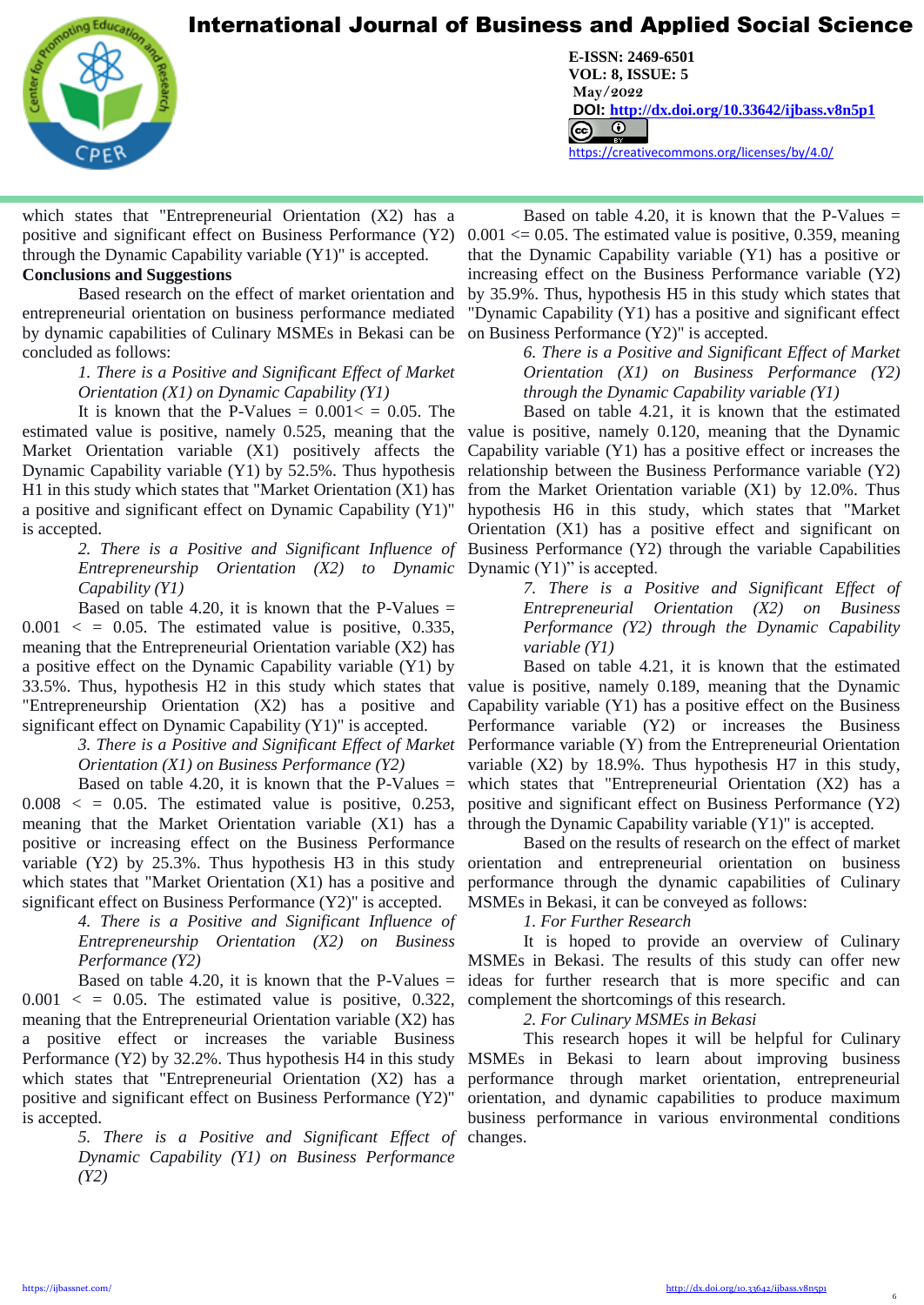

**CENTER FOR PROMOTION EDUCATION AND RESEARCH (CPER)** USA [www.cpernet.org](http://www.cpernet.org/)/www.cpernet.org/www.cpernet.org/www.cpernet.org/www.cpernet.org/www.cpernet.org/www.cpernet.org/www.cpernet.org/www.cpernet.org/www.cpernet.org/www.c **E-ISSN: 2469-6501 VOL: 8, ISSUE: 5 May/2022 DOI: <http://dx.doi.org/10.33642/ijbass.v8n5p1>**  <https://creativecommons.org/licenses/by/4.0/>

### **References**

L

- Azhar, A. W. & Nasrun, H. (2020). Menulis laporan penelitian bagi peneliti pemula. 1st e.d. Insan Cendekia Mandiri: Selayo.
- Blankson, C. & Cheng, J. M. S. (2005). Have small businesses adopted the market orientation concept? The case of small businesses in Michigan.
- Budinska, S. & Petrovica, J. (2018). Market orientation and business performance from a behavioral perspective The case of Slovakia.
- Buttar, H. M. & Kocak, A. (2010). Relationship between entrepreneurial orientation dynamic capabilities and firm performance: An exploratory study of small Turkish firms.
- Cantaleao, K. R., Rodrigues, G. P., & Martins, T. S. (2018). The Mediating Effect of Proactive Market Orientation Capability in Entrepreneurial Orientation and Service Innovation.
- Chan, A. (2016). The influence of market orientation towards innovation and business performance at companies in the creative industries in the Bandung city.
- CNN Indonesia. (2020). Teten: Banyak Pelaku UMKM Tak Pikirkan Model Bisnis.
- Engineernote. (2015). Operational Excellence. Hamdani. (2020). Mengenal Usaha Mikro Kecil dan Menengah (UMKM) Lebih Dekat. Uwais: Kab. Ponorogo. Diunduh dari: [https://books.google.co.id/books?id=aGwQEAAAQBAJ&printsec=frontcover&dq=umkm+di+indonesia&hl=id&sa=X&](https://books.google.co.id/books?id=aGwQEAAAQBAJ&printsec=frontcover&dq=umkm+di+indonesia&hl=id&sa=X&ved=2ahUKEwi7mcDR-YvvAhVJOisKHY0YDd8Q6AEwBnoECAgQAg#v=onepage&q=umkm%20di%20indonesia&f=true) [ved=2ahUKEwi7mcDR-](https://books.google.co.id/books?id=aGwQEAAAQBAJ&printsec=frontcover&dq=umkm+di+indonesia&hl=id&sa=X&ved=2ahUKEwi7mcDR-YvvAhVJOisKHY0YDd8Q6AEwBnoECAgQAg#v=onepage&q=umkm%20di%20indonesia&f=true)
	- [YvvAhVJOisKHY0YDd8Q6AEwBnoECAgQAg#v=onepage&q=umkm%20di%20indonesia&f=true.](https://books.google.co.id/books?id=aGwQEAAAQBAJ&printsec=frontcover&dq=umkm+di+indonesia&hl=id&sa=X&ved=2ahUKEwi7mcDR-YvvAhVJOisKHY0YDd8Q6AEwBnoECAgQAg#v=onepage&q=umkm%20di%20indonesia&f=true)
- Hariyanti & Nuryati. (2019). Upaya peningkatan kinerja pedagang kaki lima di kota surakarta melalui orientasi kewirausahaan dan kompetensi kewirausahaan: *Jurnal Ekonomi Dan Perbankan*, 4. ISSN: 2579 – 5597. Diunduh dari: [http://e-journal.stie-aub.ac.id/index.php/probank.](http://e-journal.stie-aub.ac.id/index.php/probank)
- Hasibuan, L. (2020). Pesan paket & makanan online takut corona Ini tipsnya!.
- Hernandez-Linares, R., Kellermanns, F. W., & Lopez-Fernandez, M. C. (2020). Dynamic capabilities and SME performance: The moderating effect of market orientation. Journal of Small Business Management 2018 00(00), pp. 1–26. https://doi.org/ 10.1111/jsbm.12474.
- Hoque, A., S., M., M. (2018). The effect of entrepreneurial orientation on Bangladeshi SME performance: Role of organizational culture.
- Idrus, A. A., Abdussakir, & Djakfar, M. (2020). The effect of entrepreneurial orientation and technology orientation on market orientation with education as a moderation variable.
- Irham, M. (2020). Virus corona: UMKM diterjang pandemi covid-19 sampai 'kembang kempis'.
- Johara, F., Yahya, S. B., & Tehseen, S. (2018). Employee Retention, Market Orientation, and Organizational Performance – An Empirical Study.
- Jupp, V. (2006). The SAGE Dictionary of Social Research Methods, SAGE Publications Ltd: California.
- Kamilah, E. N. (2015). Pengaruh keterampilan mengajar guru terhadap hasil belajar siswa pada mata pelajaran akutansi. Universitas Pendidikan Indonesia: Bandung.
- Kohli, A. K. & Jaworski, B. J. (1990) Market Orientation: The Construct, Research Propositions, and Managerial Implications.
- Kristinawati, D. & Tjakraatmadja, J. H. (2018). Bagaimana kapabilitas dinamis dan manajemen Pengetahuan berpengaruh kepada kinerja perusahaan?: Sebuah bangunan model konseptual.
- Larasati, S. D. (2017). *Perbaikan Proses Bisnis Menggunakan Metode Business Process Improvement (BPI)(Studi Pada Bagian Riset Pemasaran dan Pusat Pelayanan Pelanggan PT. Petrokimia Gresik)* (Doctoral dissertation, Universitas Brawijaya).
- Lekmat, L., Selvarajah, C., & Hewege, C. (2018). Relationship between market orientation, entrepreneurial orientation, and firm performance in Thai SMEs: The Mediating role of marketing capabilities: *International Journal of Business and Economics*, 17, 213 – 237.
- Meryana, E. (2020). Tiga hal yang buat UMKM tahan krisis. Diunduh dari: [https://ekonomi.kompas.com/read/2012/03/28/11093274/Tiga.Hal.yang.Buat.UMKM.Tahan.Krisis.](https://ekonomi.kompas.com/read/2012/03/28/11093274/Tiga.Hal.yang.Buat.UMKM.Tahan.Krisis)